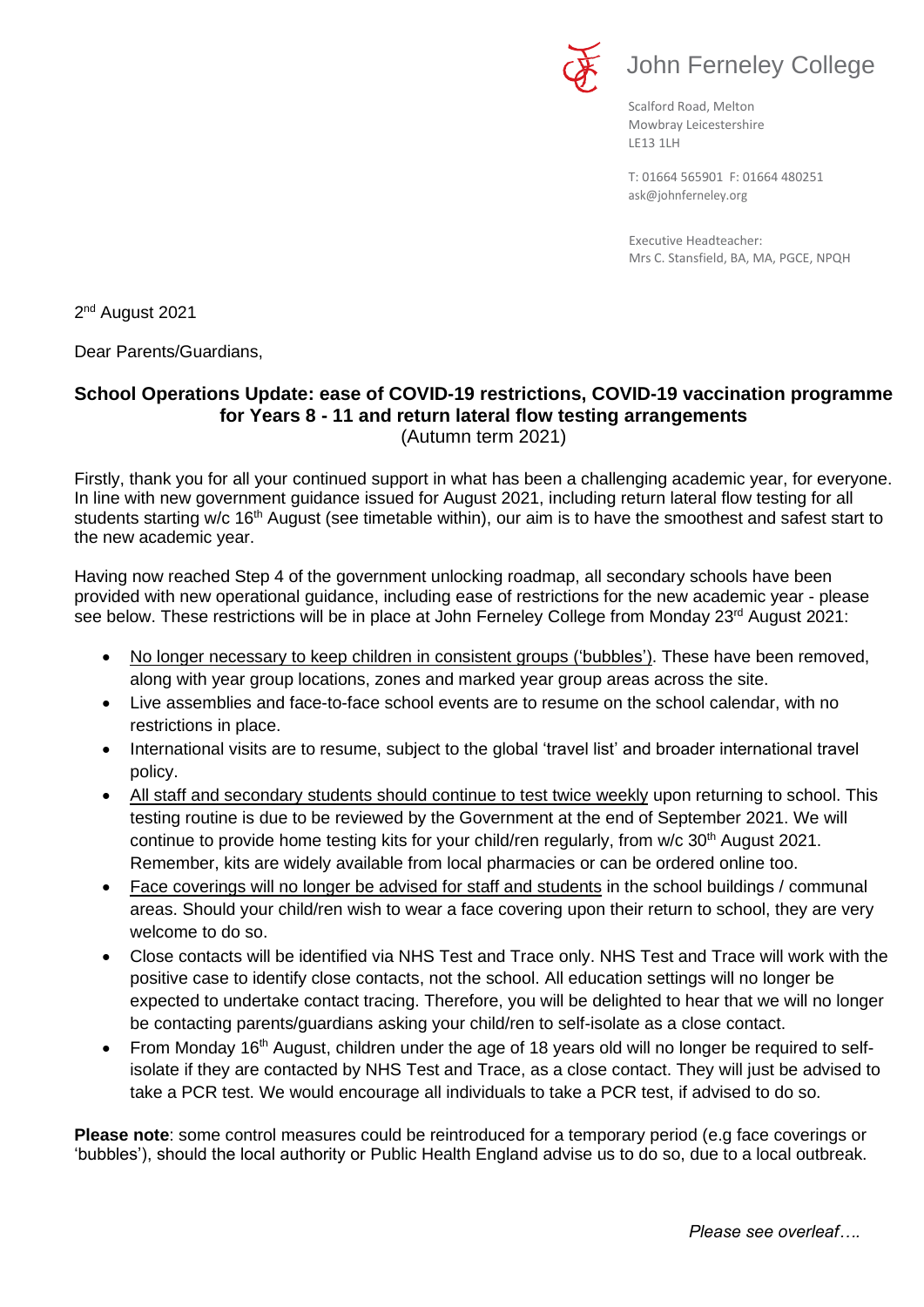### **What happens when an individual develops COVID-19 symptoms or has a positive case test?**

Students, staff and other adults should follow public health advice on when to self-isolate and what to do. Please do not send in your child/ren if they have symptoms, have received a positive test result or for any reasons requiring them to stay at home due to the risk of them passing on COVID-19 (*for eg, they are required to self-isolate due to an immediate household member testing positive).* If your child/ren develops any symptoms in school, they will be sent home and they should follow public health advice.

### **Lateral Flow Testing – return arrangements for all students**

As students are potentially mixing with lots of people during the summer holidays, the Government has stipulated that, in all secondary schools, students should complete two Lateral Flow Tests before returning to school in the Autumn term. As a result of this, we will be commencing our testing programme earlier, on-site from w/c 16<sup>th</sup> August. This ensures us that all students will have had two tests, 3-5 days apart, and are ready and prepared to start the new academic year in full, without causing any disruption to learning time. See reminder of return dates listed below:

- Monday 23<sup>rd</sup> August (Year 7 only)
- Wednesday  $25<sup>th</sup>$  August (Years  $8 11$ ).

Please see overleaf for the return testing timetable, week commencing 16<sup>th</sup> August. A copy of this timetable can also be found on the *school website > main menu > latest news > August 2021 update: Coronavirus Guidance for Parents/Guardians ><https://www.johnferneley.org/coronavirusguidance>*

A reminder, that testing is voluntary (students are able to still return to school if consent is not given for testing).

Students must arrive at any time within their designated AM or PM testing session. Our **AM testing session** will run between **8.45am – 12pm**, and our **PM testing session** will run between **12.30pm – 3.30pm**. If you are driving your child/ren to school for their test, please can we ask that all parents/guardians wait in the car park.

**Parents/Guardians of new Year 7 students** are very welcome on-site (one parent only) to escort their child/ren into the testing area, as well as wait with them. We are aware that for many of our new starters, lateral flow testing is quite a daunting start to secondary school, and we want to ensure our students feel as comfortable and as safe as possible with the process. For further information about the testing process itself, please talk through the NHS testing leaflet with your child, [here.](https://www.johnferneley.org/attachments/download.asp?file=2287&type=pdf)

#### **Consent must be provided for new Year 7 students**

All test subjects must consent to their test results being shared in accordance with the Privacy Notice and Data Protection documentation, found [here.](https://www.mowbrayeducation.org/policies) If you would like to consent to your child/ren having two return Lateral Flow Tests during the dates below, and for your child/ren to receive test kits home in the Autumn term, please complete the short consent form linked below by **Midday on Friday 20th August 2021.**

#### • **Testing - [Consent Form](https://forms.office.com/Pages/ResponsePage.aspx?id=Qwncg1n5rUqcJcJ8tJg-pA4SyULUbg5Nil9hMMvzoBdUQ0xEUU9YN1JMTllWRE43NVRPUVVJWFpTQS4u)**

#### **What happens if my child/ren cannot attend their test date?**

Where possible, please ensure your child/ren can make their testing day as outlined in the table overleaf. Should your child/ren not be able to attend (for eg, you are on holiday), then please ensure that they test at home and report their test results (positive or negative) via the results form linked below. Remember, kits are widely available from local pharmacies or can be ordered online too.

• **[Report your test -](https://forms.office.com/Pages/ResponsePage.aspx?id=Qwncg1n5rUqcJcJ8tJg-pA4SyULUbg5Nil9hMMvzoBdUQklVSUFaMFk4WDI1TlRQTERNQ1NOOEgyMS4u&wdLOR=cBEB78342-6711-417D-A997-996EA52D3FA7) Results Form**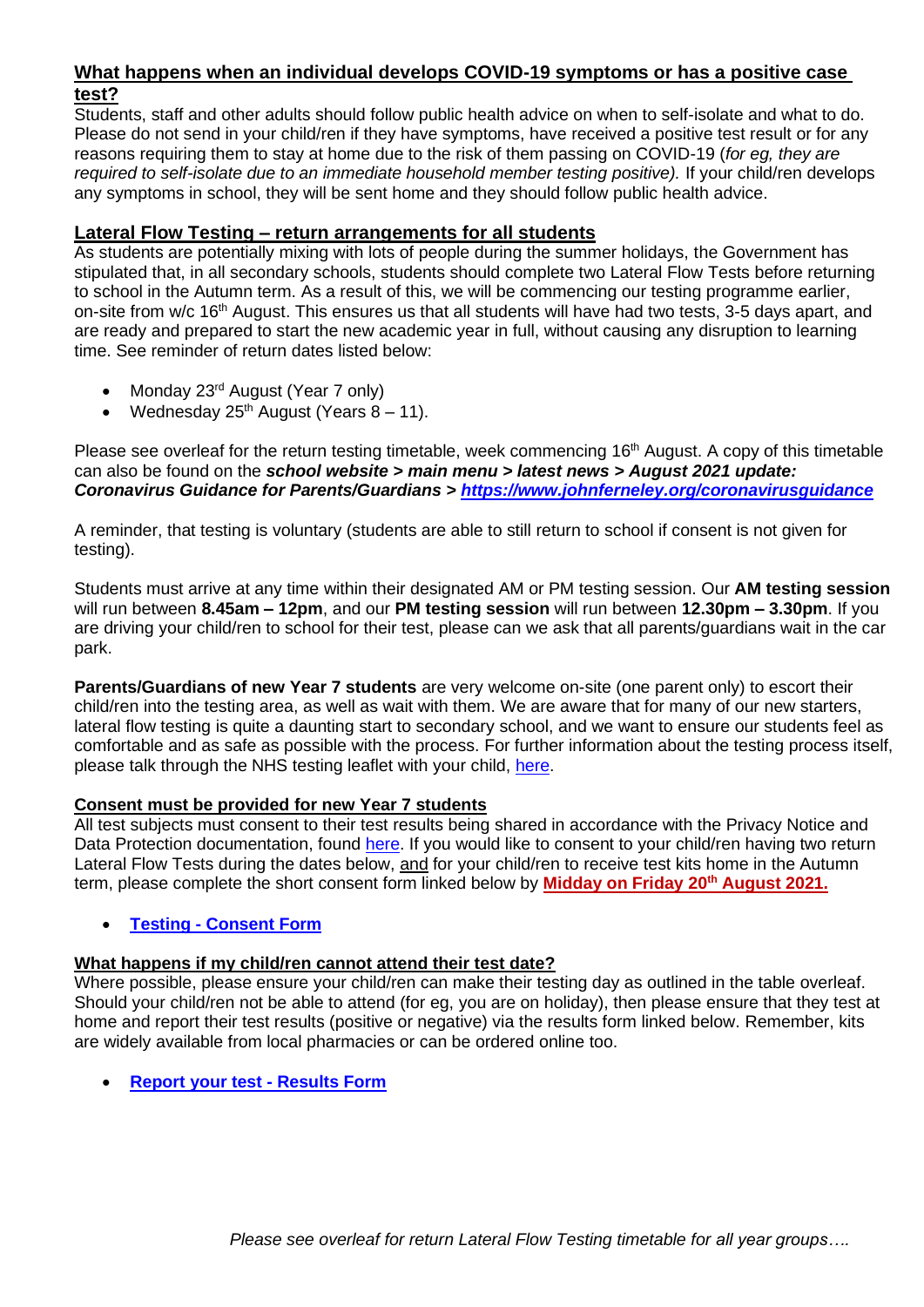# **Lateral Flow Testing – return timetable (Tuesday 17th August – Tuesday 24th August 2021)**

**IMPORTANT:** Please ensure your child brings in their mobile phone / a device to school for testing (only). They will need a phone or digital device to register and log their test result this time. We will have a few spare devices on site, for any student who does not have access to a mobile / device.

| Date of return<br>test         | <b>AM testing session</b><br>(Please arrive between 8.45am -<br>12pm)                                                                          | <b>PM testing session</b><br>(Please arrive between 12.30pm -<br>3.30 <sub>pm</sub> |
|--------------------------------|------------------------------------------------------------------------------------------------------------------------------------------------|-------------------------------------------------------------------------------------|
| Tuesday 17th<br><b>August</b>  | Year 7 - Test 1 (one parent/guardian welcome on-site)                                                                                          |                                                                                     |
| Test venue >                   | Report to the Auditorium between 8.45am - 3.30pm. Bring your tutor<br>group code with you (i.e 7EC)                                            |                                                                                     |
| Thursday 19th<br><b>August</b> | Years 8 and 9 - Test 1                                                                                                                         | Year 10 - Test 1                                                                    |
| Test venue >                   | <b>Report to Sports Hall:</b><br>Year 8 students to arrive<br>between 8.45am - 10am<br><b>Year 9 students to arrive</b><br>between 10am - 12pm | Report to Sports Hall between<br>$12.30pm - 3.30pm$                                 |
| Friday 20th<br><b>August</b>   | Year 11 - Test 1                                                                                                                               | Year 7 - Test 2 (one<br>parents/guardian welcome on-site)                           |
| Test venue >                   | Report to Sports Hall between<br>$8.45am - 12pm$                                                                                               | Report to Sports Hall between<br>$12.30pm - 3.30pm$                                 |
| Monday 23rd<br><b>August</b>   | Years 8 and 9 - Test 2                                                                                                                         | Year 10 - Test 2                                                                    |
| Test venue >                   | Report to Sports Hall:<br>Year 8 students to arrive<br>between 8.45am - 10am<br>Year 9 students to arrive<br>between 10am - 12pm               | Report to Sports Hall between<br>$12.30pm - 3.30pm$                                 |
| Tuesday 24th<br><b>August</b>  | Year 11 - Test 2                                                                                                                               | (Testing venue open - wrap-up of<br>any students missed)                            |
| Test venue >                   | Report to Sports Hall between<br>$8.45am - 12pm$                                                                                               | (Testing venues open - wrap-up of<br>any students missed)                           |